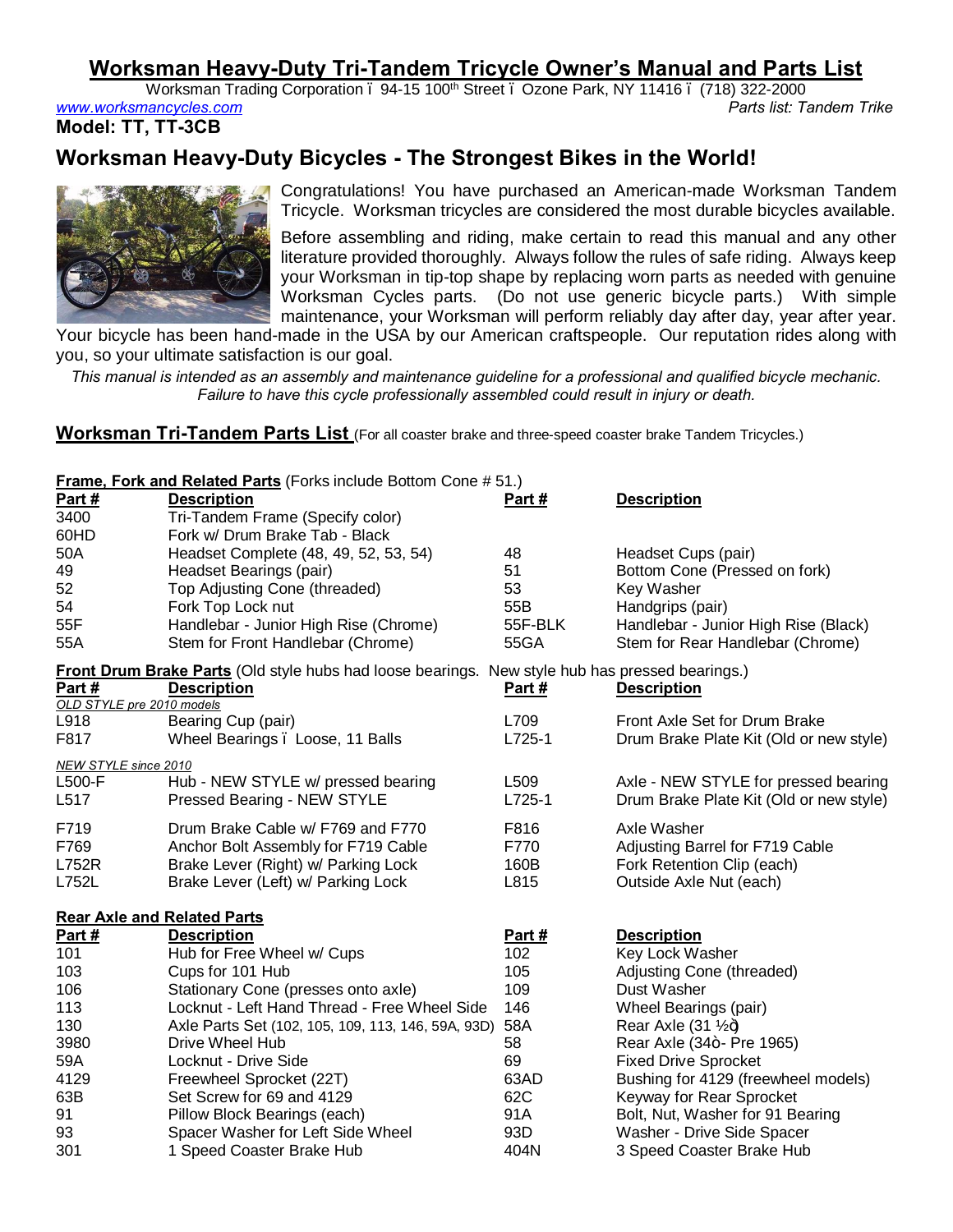| 302 | Coaster Brake Conversion Kit (for freewheel) | SS13N-1 | 3 Speed Cable and Trigger for 404N        |
|-----|----------------------------------------------|---------|-------------------------------------------|
| 405 | 3 Speed Conversion Kit (for freewheel)       | SS721   | Coaster Brake Internal Part Kit (for 301) |

| <b>Crank Parts (Pedal Section)</b> |                                                    |          |                                                                                 |
|------------------------------------|----------------------------------------------------|----------|---------------------------------------------------------------------------------|
| Part #                             | <b>Description</b>                                 | Part #   | <b>Description</b>                                                              |
| 1265                               | Crank Parts Set (1266, 1268, 1269, 1271-1274)      | 1265BMXS | Deluxe Sealed Crank Set-front crank<br>(only for front crank-does not fit rear) |
| 1266                               | Crank Bearings (pair)                              | 1268     | Cups for Crank Housing (pair)                                                   |
| 1267J                              | Complete Front Crank Set (1380EA, 1265, 1275)      | 1269     | Stationary Washer (inside)                                                      |
| 1267K                              | Complete Rear Crank Set (1380AA, 1265, 1275)       |          |                                                                                 |
| 1271                               | Key Washer (outside)                               | 1272     | Adjusting Cone (threaded, outside)                                              |
| 1273                               | Stationary Cone (inside)                           | 1274     | Crank Locknut                                                                   |
| 1275                               | Crank (one piece, forged, $6\frac{1}{2}$ , plated) | 1275-EDB | Crank (one piece, forged, 6½+, black)                                           |
| 1380EA                             | Sprocket . 40T (3/16+ Black)                       |          |                                                                                 |
| 1380AA                             | Double Rear Sprocket . 40T/48T                     |          |                                                                                 |
| 7217                               | Pedal Set . 1/2+Reflectorized                      | 7217-EXT | <b>Pedal Extenders</b>                                                          |

Note - The Tri-Tandem comes standard with a 40-Tooth front sprocket and 1265 crank parts set. Smaller sprockets in the front will reduce the gear ratio, making it easier to start pedaling. The 1265BMXS is a sealed, heavier duty upgrade for crank parts, but only fits front crank

| <b>Chain Parts</b> |                                                                                                   |                    |                                                                           |
|--------------------|---------------------------------------------------------------------------------------------------|--------------------|---------------------------------------------------------------------------|
| Part $#$<br>4910B  | <b>Description</b><br>Chainguard. Extra Long (Specify Color)                                      | <u>Part #</u>      | <b>Description</b>                                                        |
| 4914B              | Chain (freewheel models)                                                                          | 4914M              | Chain Connecting Link (1/2+x1/8+)                                         |
| 4914EE             | Chain (for coaster brake)                                                                         | 4914P              | Front Chain (1/2+x1/8+x132.5)                                             |
| 4915<br>4916       | Chain Adjusters (for coaster brake)<br>Chain Idler Sprocket                                       | 4914Q              | Rear Chain (1/2+x1/8+x113)                                                |
|                    | Seats, Seatpost, Baskets, Cabinets and Fenders (Black Polycarbonate Fenders standard since 2013.) |                    |                                                                           |
| Part $#$           | <b>Description</b>                                                                                | Part #             | <b>Description</b>                                                        |
| 6910V              | Saddle (wide w/o springs - standard)                                                              | 6911V              | Saddle (wide w/ springs - optional)<br>Only for upgrade on rear seat      |
| 4909               | Bolt, Nut, Washer for 4911C                                                                       | 4911C              | Seatpost Clamp (seatpost to frame)                                        |
| 4908C              | Seatpost Front (12+x7/8+)                                                                         | 4908D              | <b>Seatpost Rear</b>                                                      |
| 3927               | Rear Cabinet (22+x15+x16+)                                                                        | 5927               | Rear Wire Basket (21+x15+x9+)                                             |
| 7227-P             | Rear Flat Steel Basket (24+x17+x12+)                                                              | 133WH              | Removable Front Basket (14.5-x9.5-x9+)                                    |
| 7228               | Front Wire Basket (21 x 15 x 9 +)                                                                 | 139                | Front Wire Basket (18+x13+x6+)                                            |
| 82                 | Front Fender (Chrome)                                                                             | $82-C$             | Front Fender w/ all parts attached (Chr)                                  |
| 82P-BLK            | Front Fender (Black Polycarbonate)                                                                | 82P-BLK-C          | Front fender w/ all parts attached (Blk)                                  |
| 83A<br>82K         | <b>Front Fender U-Brace</b><br>Front Fender Hardware Kit (95, 4907, 4907A)                        | 95                 |                                                                           |
| 4907               | Bolts, Nut, Washer (U-brace to fender)                                                            | 4907A              | Front % Bracket (fender to fork)<br>Bolt, Nut, Washer (‰+bracket to fork) |
|                    |                                                                                                   |                    |                                                                           |
| 4902               | Rear Fender (Fits 24+& 26+- Chrome)                                                               | AD <sub>26</sub> * | Complete Rear Fender Kit (26+Chrome)                                      |
| 4902P-BLK          | Rear Fender (Fits 24+& 26+. Black)                                                                | AD <sub>24</sub> * | Complete Rear Fender Kit (24+Chrome)                                      |
| 84                 | Rear Fender Brace Set (26+, one side)                                                             | AD26P-BLK*         | Complete Rear Fender Kit (26+Black)                                       |
| 84A                | Rear Fender Brace Set (24+, one side)                                                             | AD24P-BLK*         | Complete Rear Fender Kit (24+Black)                                       |
| 4902K              | Rear Fender Hardware (6-4905, 6-4906)                                                             | 4905               | Bolt, Nut, Washer (rear fender to brace)                                  |
| 4906               | Bolt, Nut, Washer (rear fender brace to 92)                                                       | 92                 | Rear Fender Brace Bracket (on frame)                                      |

\* Complete rear fender kits include 2 rear fenders, 6 braces, and all nuts and bolts. Bracket #92 is not included. **Wheels and Tires**

| Part #      | <b>Description</b>                                                               | Part# | <b>Description</b>                    |  |
|-------------|----------------------------------------------------------------------------------|-------|---------------------------------------|--|
| 77A         | 26+Front Wheel w/ Drum Brake                                                     | 77    | 26+Front Drum Brake Wheel w/ Air Tire |  |
| 77S         | 26+Front Wheel w/ Drum Brake w/ Solid Tire                                       |       |                                       |  |
| 77CAR       | 26+Alloy Front Wheel w/ Stainless Steel Spokes and Drum Brake (No tire or tube.) |       |                                       |  |
| 78A         | 24+Free Side Wheel                                                               | 79A   | 24+Drive Wheel                        |  |
| 78          | 24+Free Side Wheel w/ Air Tire                                                   | 79    | 24+Drive Wheel w/ Air Tire            |  |
| <b>78SA</b> | 26+Free Side Wheel                                                               | 79SA  | 26+Drive Wheel                        |  |
| 1007        | 26+Free Side Wheel w/ Air Tire                                                   | 1010  | 26+Drive Wheel w/ Air Tire            |  |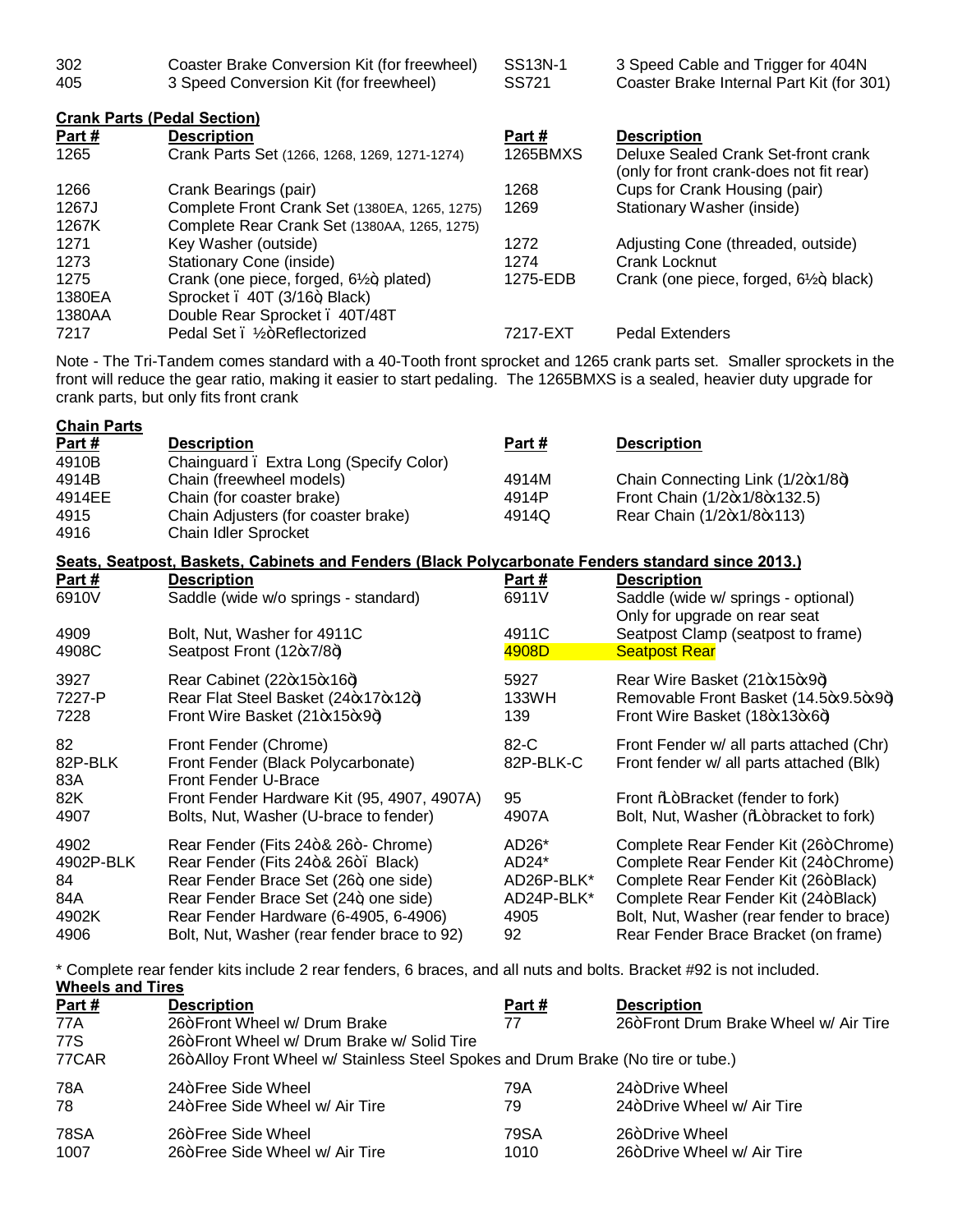| 1007CAR<br>79SA-ALUM         | 26+Alloy Rear Free Side Wheel w/ Stainless Steel Spokes (No tire or tube.)<br>26+Alloy Rear Drive Side Wheel w/ Stainless Steel Spokes (No tire or tube.) |                              |                                                                                                |
|------------------------------|-----------------------------------------------------------------------------------------------------------------------------------------------------------|------------------------------|------------------------------------------------------------------------------------------------|
| 4922A<br>4922AKV<br>4922AWSW | 26+x2.125+WTC Sup-r-Tire<br>26+x2.125+WTC KEVLAR Sup-r-Tire<br>26+x2.125+White Wall Sup-r-Tire                                                            | 4922E<br>4922EKV<br>4922EWSW | 24+x2.125+WTC Sup-r-Tire<br>24+x2.125+WTC KEVLAR Sup-r-Tire<br>24+x2.125+White Wall Sup-r-Tire |
| 4923A                        | 26+x2.125+Tube                                                                                                                                            | 4923E                        | 24 $\star$ 2.125+Tube                                                                          |
| 6023A                        | 26+x2.125+Puncture Resistant Tube                                                                                                                         | 6023B                        | 24 $\star$ 2.125+Puncture Resistant Tube                                                       |
| 1017                         | 26+Rim Strip                                                                                                                                              | 1017B                        | 24+Rim Strip                                                                                   |
| 1017T                        | 26+Tire Liner                                                                                                                                             | 1017T24                      | 24+Tire Liner                                                                                  |
| 101                          | Hub for Free Side Wheel                                                                                                                                   | 3980                         | Hub for Drive Side Wheel                                                                       |
| 1016                         | 26+Rim Only (no spokes - rim only)                                                                                                                        | 1016C                        | 24+Rim Only (no spokes - rim only)                                                             |
| 1016A                        | 26+Alloy Rim Only (no spokes - rim only)                                                                                                                  |                              |                                                                                                |
| 1014A                        | Spokes for 78S, 78SA, 1007 (11G, 10 9/16+)                                                                                                                | 1014B                        | Spokes for 77A, 77, 77S (11G, 9 13/16+)                                                        |
| 1014C                        | Spokes for 79, 79A (11G, 9 9/16+)                                                                                                                         |                              |                                                                                                |

### **CALL FOR PART #'s TO UPGRADE TO KEVLAR TIRES AND PUNCTURE RESISTANT TUBES!**

Tri-Tandems come standard with WTC Clincher Wheels with 11 gauge spokes. They are very durable. Kevlar tires are belted air tires - ideal for preventing flats alloy rim upgrades increase rear wheels to 26+. Tri-Tandems come with 26+front and 24+ rear wheels

| <b>Safety and Comfort Accessories</b> |                                                        |                 |                                         |
|---------------------------------------|--------------------------------------------------------|-----------------|-----------------------------------------|
| Part $#$                              | <b>Description</b>                                     | Part #          | <b>Description</b>                      |
| 3979                                  | Ding Dong Chime Bell                                   | 303             | Squeeze Bulb Horn (chrome w/ rubber)    |
| 3973                                  | Mega-Horn (battery operated)                           | 201             | Cable and Lock set (with keyed padlock) |
| 4963                                  | Rear View Mirror (Chrome, rectangular)                 | 5030T           | <b>Reflector Kit</b>                    |
| 3978                                  | Safety Flag on Pole                                    | P <sub>19</sub> | <b>Bicycle Helmet</b>                   |
| 101710                                | Flashing Strobe Light (clear lens)                     | 101714          | Flashing Strobe Light (red lens)        |
| 7217-41197                            | Pedals with Velcro Foot Straps (pair)                  | 3975            | Generator Light Set                     |
| 1006                                  | Air Foot Pump                                          | 1000            | Spoke Wrench                            |
| 202                                   | Mini-Frame Pump w/ Attachment Strap                    | 2000            | <b>Chain Rivet Remover Tool</b>         |
| 1265TW                                | Crank Cone Wrench                                      | 95021           | Water Bottle w/ Cage, Attachment Strap  |
| 1001                                  | Pedal Wrench                                           | 7917A           | Backrest w/ Mounting Hardware           |
| 6001A                                 | Patch Kit (5)                                          | 3976            | <b>Battery Operated Headlight</b>       |
| 7217GS12                              | %Glowspek+Flashing Pedals . Flashes without batteries! |                 |                                         |

*Part #'s and Specifications subject to change without notice, as we are constantly seeking ways to improve our products.*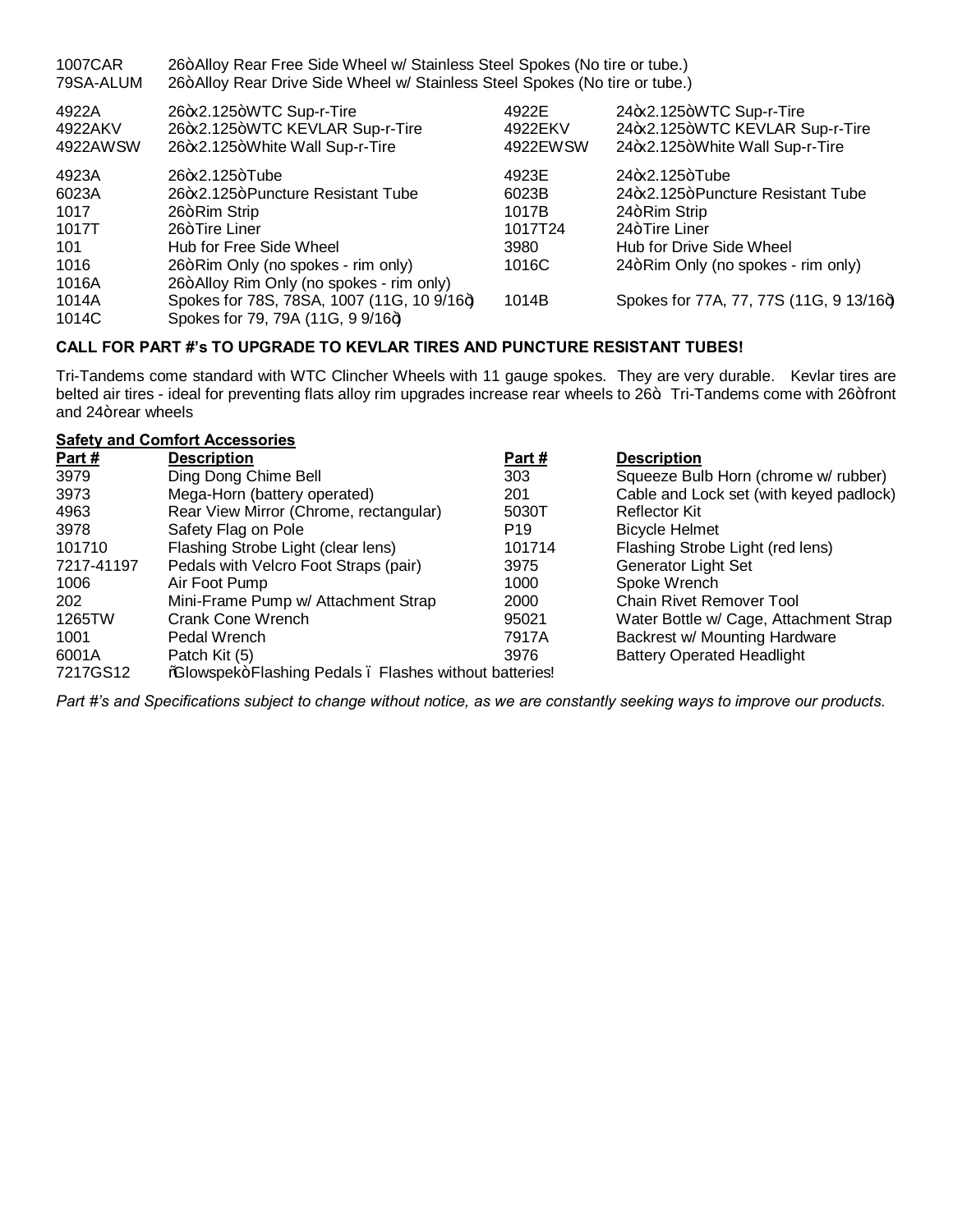# **ASSEMBLY INSTRUCTIONS FOR THE WORKSMAN TRI-TANDEM™ TRICYCLE (rev. Aug 2014)**:

*Please read this manual carefully prior to performing the finishing assembly and prior to riding. We recommend that a qualified bicycle mechanic assemble this cycle. Carefully remove the tricycle components from the carton, and follow the instructions in the order presented. Keep in mind that the "left" or "right" side of the cycle is when viewed from the rear.* 

### **TOOLS REQUIRED FOR ASSEMBLY**

| Socket Set       | <b>Flat-head Screwdriver</b> | <b>Phillips-head Screwdriver</b> |
|------------------|------------------------------|----------------------------------|
| Allen Wrench Set | Adjustable Wrench            | <b>Pliers</b>                    |

You will notice the tandem tricycle is mostly pre-assembled at the factory. Some finishing assembly is required. The front wheel and fork assembly is pre-assembled at the factory.

## **1) FRONT ASSEMBLY** (See illustrations)

Bearing cups have been pressed into the headtube at the factory.



- 1. Grease bearing cups **(#48)** with *Rustolene 200* or equivalent lubricant. Bearings are pre-greased.
- 2. Place one bearing **(#49)** onto the fork steerer tube, balls facing up.
- 3. Slide the steerer tube through the headtube from the bottom.
- 4. Place the other bearing **(#49)** onto the steerer tube, balls facing down.
- 5. Install the top-adjusting cone **(#52)** onto the steerer tube. Hand-tighten until just before the bearings bind, then turn back a quarter-turn.
- 6. Slide the key washer **(#53)** onto the steerer tube, then the reflector bracket **(#5031)**.
- 7. Install the head lock nut **(#54)** and securely tighten, again making sure the bearings do not bind. The fork should rotate freely without excess play.
- 8. Install the handlebar stem **(#55A)** into the steerer tube, with the handlebar clamp facing forward. It must be inserted beyond the minimum insertion line. Loosen the handlebar clamp nut. Insert and center the handlebar into the clamp.
- 9. Rotate the handlebar within the clamp to the desired angle, then tighten the clamp. Pivot the handlebar about the steerer fork until it is perpendicular to the front wheel, then tighten the stem bolt. Recommended torques are 300 in.lbs. and 240 in.lbs., respectively.
- 10. Attach brake hand lever (and shift lever for three-speed models) onto the handlebar. Cables should not be tangled. Slide handlebar grips completely onto the handbar until tight. Do not use lubricants.

# **2) PEDAL ASSEMBLY** (See illustrations)

Pedals are marked on the shaft with either an **L** or **R** denoting left or right. The **R** pedal fits on the right (sprocket) side of the crank arm. Tighten clockwise. The **L** pedal fits on the left side of the crank arm and is reverse-threaded. Tighten **counter-clockwise**. Tightening in the wrong direction will strip the threads. Recommended torque for the pedals is 275 in.lbs.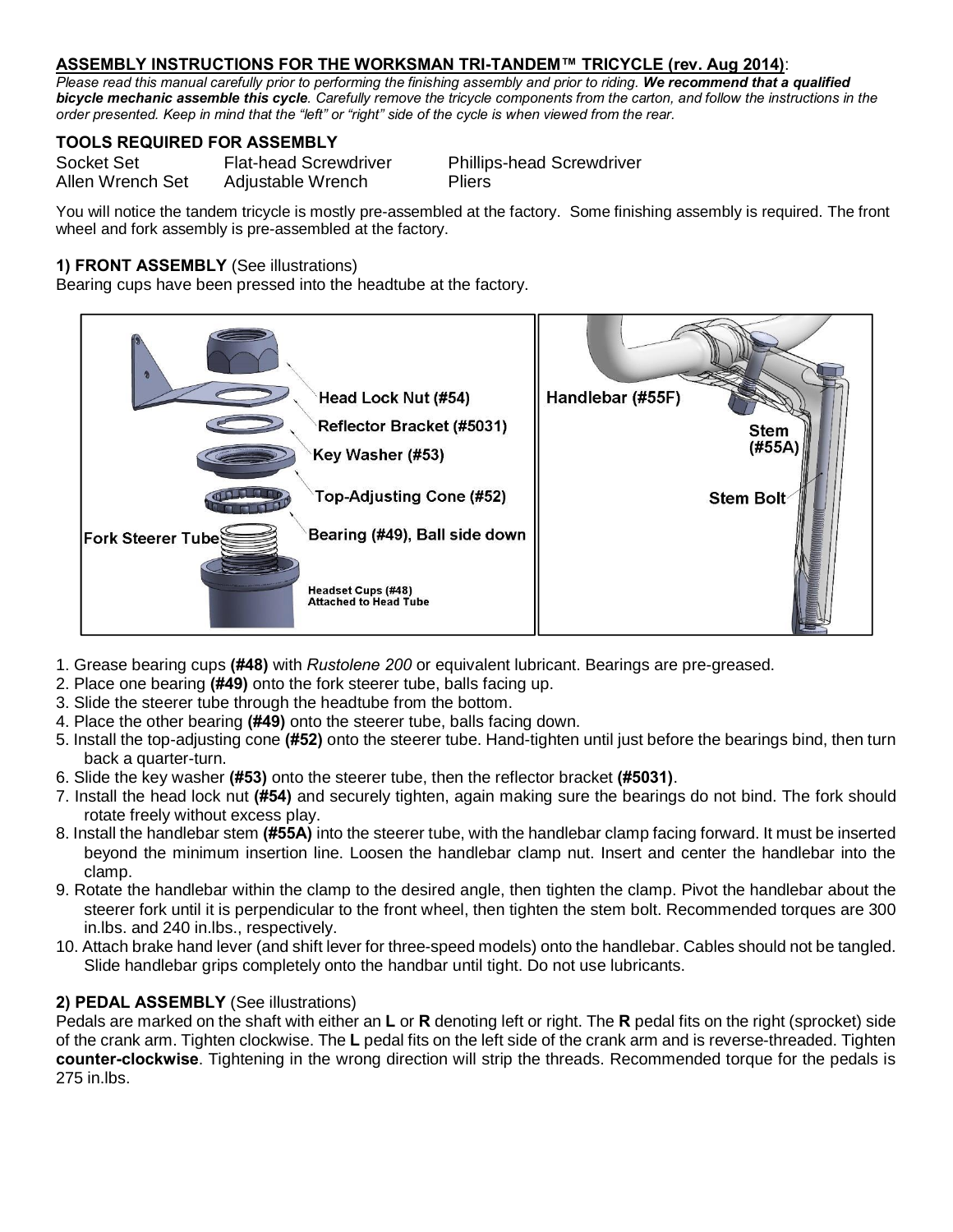

# **3) REAR STEM ASSEMBLY** (See illustrations)

- 1. Slide rear stem over front seatpost.
- 2. Adjust stem to desired height and tighten hex bolts.
- 3. Slide rear handlebar through stem.
- 4. Center handlebar in stem, set to desired angle, and tighten stem bolt.
- 5. Install handlebar grips, as instructed for front handlebar.



# **SEAT ADJUSTMENTS**

Although the seats are already installed at the factory, adjust the heights to your desired levels by loosening the seat clamp nut at the top of the frame seat tube. Re-tighten at desired height. Make sure a minimum of 3 1/2+ of the post remains in the frame tube. Never adjust post above this level. Adjust angle of seat with nose raised slightly. Tighten seat clamp securely. Recommended torque for the seat clamps nuts is 240 in.lbs.